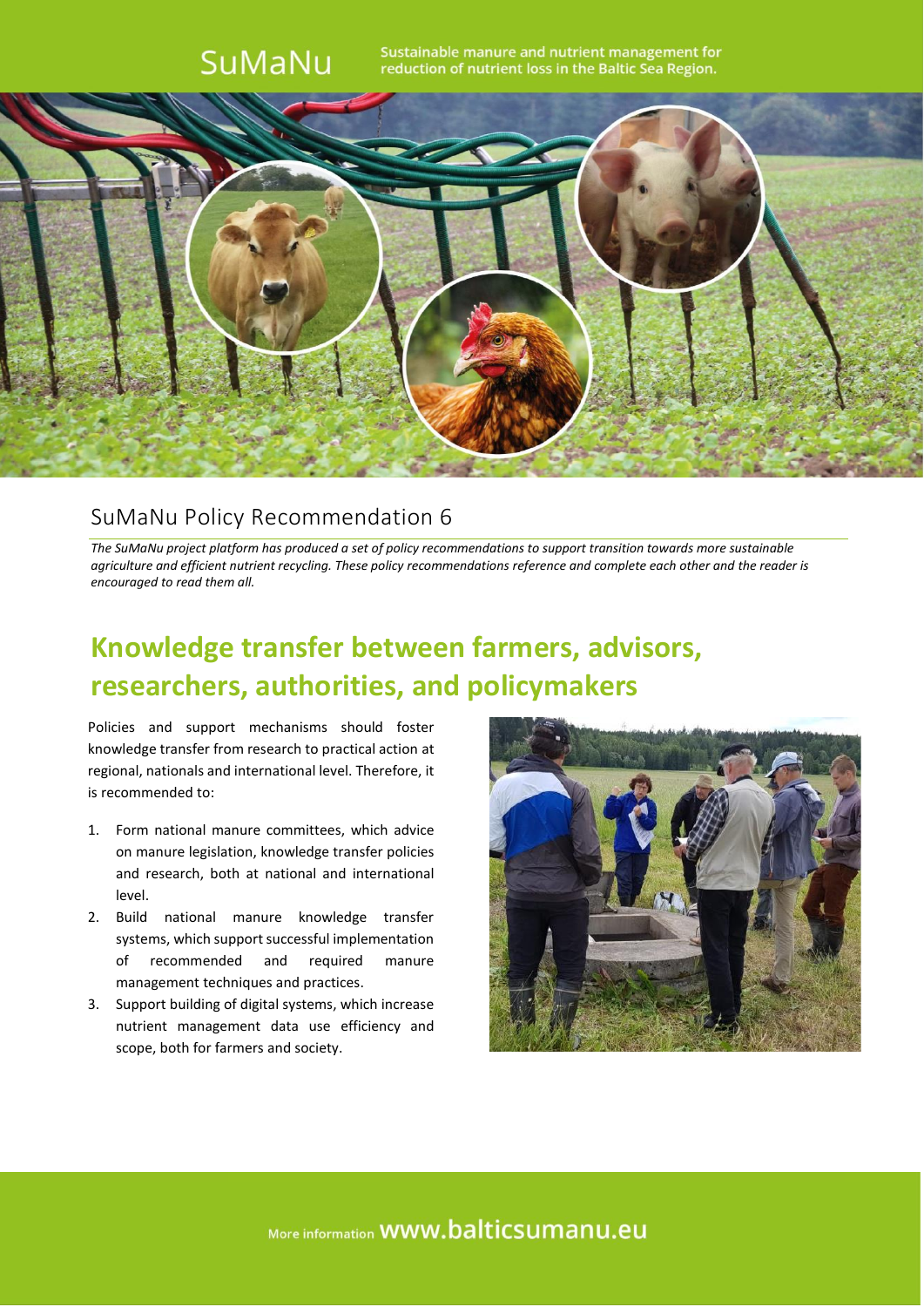### **Background**

#### **National manure committees**

Transferring and acquiring adequate data and latest knowledge and ensuring information exchange between different stakeholders form the backbone for recognising and implementing the best techniques and practices reducing nutrient emissions in agriculture.

Farmers in the EU member countries have long implemented measures to limit and minimise nutrient losses to the environment. New technologies and methods are constantly being developed and new policy incentives endorsed. However, the results have not met the expectations. One of the causes is that different stakeholders are functioning independently, in separate "information bubbles", resulting in inefficient information exchange.

There is a need for more information exchange on the environmental efficiency of agri-environmental techniques and the effectiveness of agri-environmental measures in the Baltic Sea Region (BSR) countries. Although the national conditions may affect the effectiveness of measures, it would be important to have this information more widely available in the BSR.

It is recommended to form national manure committees to:

- a) Evaluate and advice national legislation and knowledge transfer policy related to manure management at national and EU level.
- b) Exchange the information with similar organisations in other countries to harmonise the manure policies between countries and learn from the experiences.
- c) Suggest manure research topics at national and international level, as well as evaluate results of the studies.
- d) Analyse the efficiencies of manure management advisory systems in the BSR countries. The aim would be to learn from the strengths of the other countries and to adjust the national advisory systems accordingly. Currently, similar actions are recommended to policymakers of different countries, while baseline situations and available support systems in different countries differ.

The manure committees include representatives from farmer and advisory organisations, authorities, and technology experts.

#### **National manure knowledge transfer system**

A knowledge transfer system is required to support successful implementation of sustainable manure management recommendations, regulations, and systems. It would have an implementation plan containing an overview about necessary knowledge and quality standards to implement manure management policies successfully, target groups, knowledge resources, transfer channels, and about knowledge update system and financing of the system. It would help to grant holistic approach by implementing the manure management measures, transferring knowledge and building research projects; improve cooperation between stakeholder groups and keep messages clear.

#### *Holistic approach*

Policies and support mechanisms should foster knowledge transfer from research to practical actions both nationally and internationally. The focus and level of research differs between BSR countries. Creating more focused and targeted research projects and innovation development requires international knowledge transfer. A multidisciplinary and crosssectoral approach is an essential precondition for an efficient and targeted development of measures, to implement holistic, multipurpose/multi-target, multilevel, and non-conflicting solutions in practice.

#### *Close cooperation*

Direct contact is the most efficient way of transferring knowledge and it should be supported between scientists, policymakers, advisors, and farmers. This includes meetings, discussions, and training on farm, opening the communication and knowledge transfer to and between farmers.

Information exchange improves policymakers' and scientists' practical understanding of the technicalities and challenges of recommended measures. Policymakers and scientists, who develop theoretical recommendations and policies, should be invited to